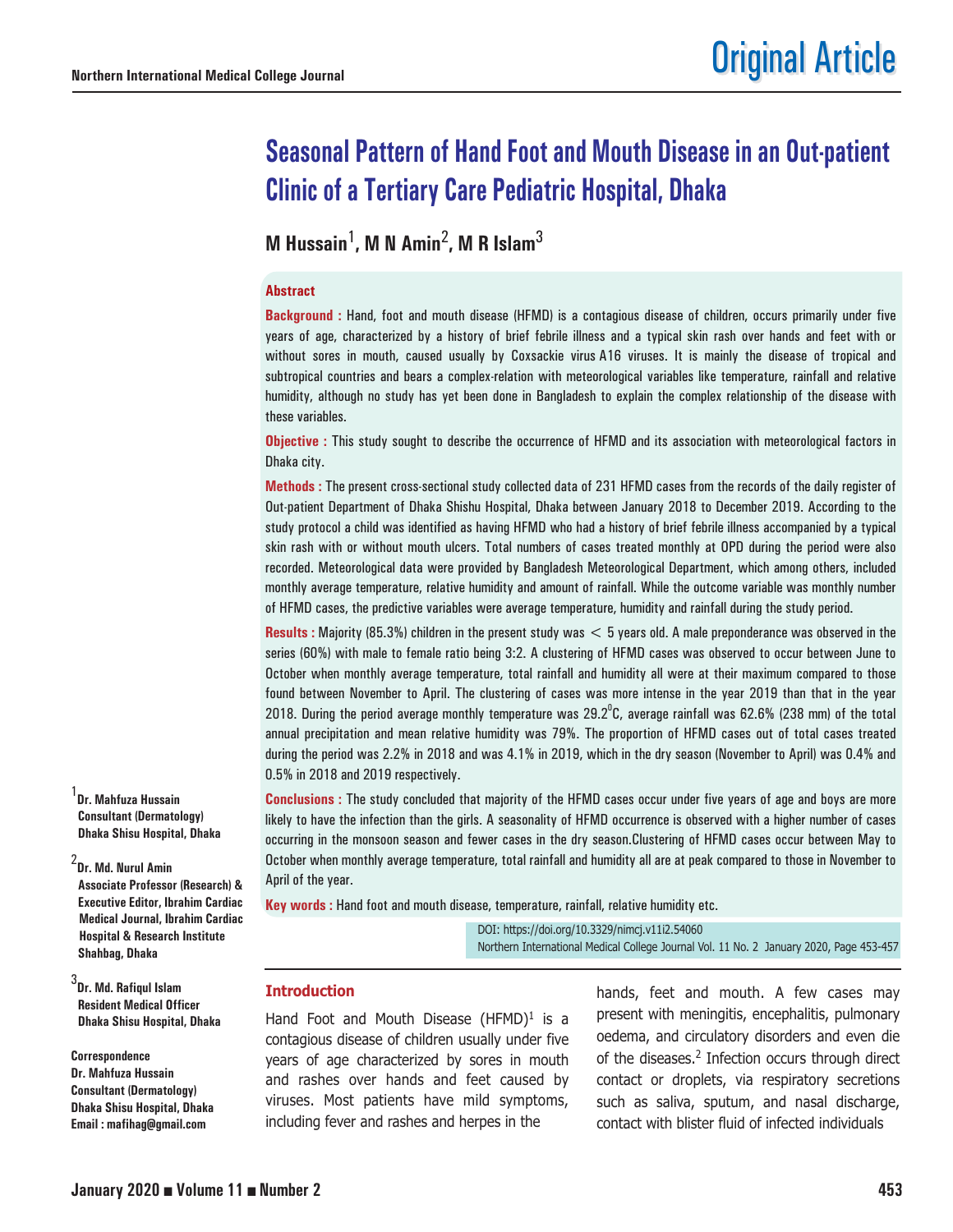and from other excretory materials of an infected person.<sup>3</sup> The disease is primarily caused by Coxsackievirus A16<sup>4</sup> followed by enterovirus 71, though other strains of coxsackie virus and enterovirus may also cause the disease.<sup>5</sup> There are reports of outbreaks in HFMD over the past several years in the tropical and subtropical regions of the world and the situation may worsen in future due to climate change and poor health care surveillance.<sup>6</sup>

Seasonal variability in incidence of HFMD is noted in different countries.7-11 Outbreaks of this disease in China, Singapore, Malaysia and Taiwan usually peak in the late spring/early summer, along with a second small peak in late autumn/early winter. In Japan<sup>12</sup> its peak is detected during the summer months. However, in Finland most HFMD cases were reported in autumn.13 Peak of HFMD incidence in children in China was from May to July which might relate to the survival ability of enteroviruses.14 In Vietnam HFMD increased 7% for 1°C increase in monthly temperature above 26°C and 1% increase in monthly humidity above 76%.<sup>15</sup> In the same study in Vietnam, HFMD decreased 3.1% with 1 mm increase in monthly cumulative rainfalls.

Though a study done in northern Bangladesh $16$  showed May and September-October as peak season for HFMD but meteorological variables affecting incidence of HFMD is not known in Dhaka, Bangladesh. This study was done to see the impact of meteorological factors like temperature, rainfall and humidity on the incidence of HFMD in Dhaka city.

## **Methods**

## *Topographical feature of the study area:*

The climate of Bangladesh is subtropical in the center-north and tropical in the south, with a pleasantly warm and sunny winter from November to February, a short hot spring between March and May, and a long rainy season from June to October due to the summer monsoon. The study was conducted in the capital city, Dhaka, which is located in central Bangladesh at 23° 42'N 90°22'E, on the eastern banks of the Buriganga river.

## *Meteorological condition of the study area:*

Dhaka experiences a hot, wet and humid tropical climate. Under the Köppen climate classification, Dhaka has a tropical wet and dry climate. The city has a distinct monsoonal season, with an annual average temperature of 25°C (77°F) and monthly means varying between 18°C (64°F) in January and 29°C (84°F) in August. Approximately 87% of the annual average rainfall of 2,123 millimeters (83.6 inches) occurs between May and October. The wettest month for Dhaka is July with an average of 367.9 mm of precipitation falling while the driest month is December with 8.9 mm falling.<sup>17</sup>



#### **Fig. 1: Map of Bangladesh showing Climate Elements**

*(Source: Climate–Bangladesh. National Encyclopedia, Bangladesh, Available at: en.banglapedia.org)*











**Fig. IV : Monthly average rainfall in Dhaka, Bangladesh**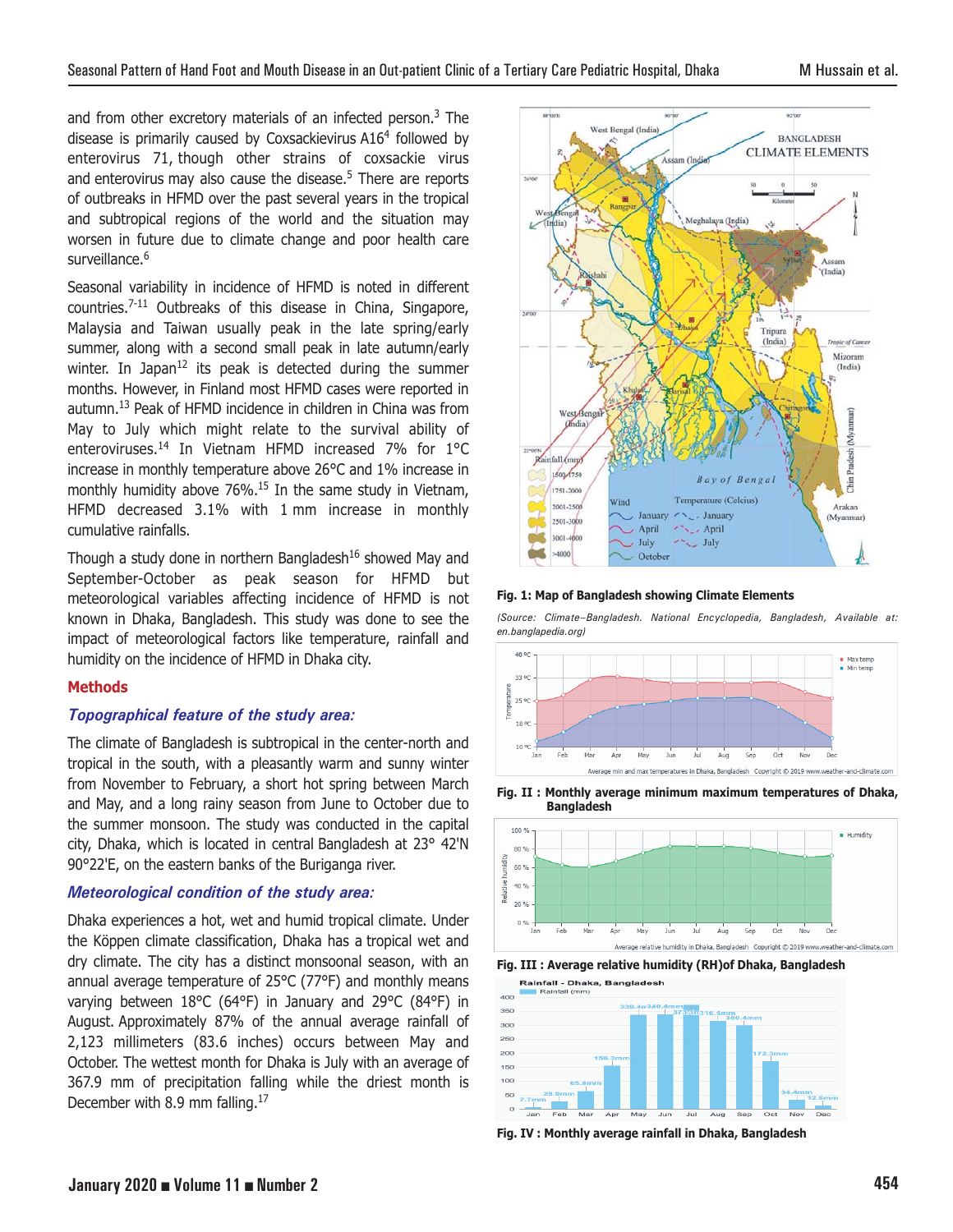## *Data collection*

The data of HFMD cases were collected from the Out-patient Department of Dhaka Shishu Hospital, a Tertiary Pediatric Hospital in Dhaka City over a period of 2 years from January 2018 to December 19. According to the study protocol (based on WHO recommendations)<sup>18</sup> a child was diagnosed as having HFMD who had a history of brief febrile illness accompanied by a typical skin rash in hand, foot and mouth with or without mouth ulcers. Once identified, a patient was treated either at the OPD setting or was admitted In-patient, depending on the severity of the condition. Total numbers of HFMD cases were recorded monthly during the study period from 2018 to2019. Meteorological data were provided by Bangladesh Meteorological Department, under Ministry of Defense of the Government of Bangladesh, which among others, included monthly average temperature (°C), relative humidity (%) and amount of rainfall (mm).While the outcome variable was the monthly number of HFMD cases, the predictive variables were average temperature, humidity and rainfall during the study period. Data were analyzed using SPSS (Statistical Package for Social Sciences), version 25.0. The test statistics used to analyze the data were descriptive statistics. The qualitative data were expressed in frequency and corresponding percentage and the quantitative data were presented as mean and standard deviation from the mean.

## **Result**

Age distribution of the selected study children shows that nearly 30% of the patients were  $\langle$ 1-year-old, 56.3% 1 – 5 years old and  $14.7\%$  5 or  $> 5$  years old with median age of the patients being  $1.5 \pm 0.2$  years. Approximately 60% of the children were male with male to female ratio being 3:2 (Table I).

**Table I : Distribution of children by their demographic characteristics (n = 231)**

| <b>Frequency</b> | <b>Percentage</b> |
|------------------|-------------------|
| 67               | 29.0              |
| 130              | 56.3              |
| 34               | 14.7              |
|                  |                   |
| 137              | 59.3              |
| 94               | 40.7              |
|                  |                   |

**\*Median age =** 1.5 ± 0.2 years; **range =** (0.42-15) years

In our study there are clustering of HFMD cases between June to October (rainy season) when monthly average temperature, total rainfall and humidity all were peak compared to those in November to April (dry season) of the year. The clustering of cases was more intense in the year 2019 than that in the year 2018 as is evidenced from the graph of the time distribution of the HFMD cases. During the period average monthly temperature was 29.2°C, average rainfall was 62.6% of the total annual precipitation and mean relative humidity was 78.6%. The proportion of HFMD cases out of total cases treated during the period was 2% in 2018 and was 4.1% in 2019, which in the dry season (November to April) was 0.4% and 0.5% in 2018 and 2019 respectively (Table II, III and Fig. 5).

#### **Table II : Seasonal variation of HFMD cases in 2018 stratified by month**

|           | Cases | Year 2018 Number of Monthly average Monthly total |       | <b>Monthly average</b><br>temperature ( $^{\circ}$ C) rainfall (mm) relative humidity (%) |
|-----------|-------|---------------------------------------------------|-------|-------------------------------------------------------------------------------------------|
| January   | 00    | 17.5                                              | 0.0   | 69.4                                                                                      |
| February  | 00    | 23.2                                              | 20.0  | 62.1                                                                                      |
| March     | 00    | 27.3                                              | 3.0   | 60.2                                                                                      |
| April     | 00    | 27.3                                              | 309.0 | 70.0                                                                                      |
| May       | 02    | 27.6                                              | 392.0 | 79.6                                                                                      |
| June      | 06    | 29.4                                              | 366.0 | 82.0                                                                                      |
| July      | 10    | 29.3                                              | 354.0 | 82.2                                                                                      |
| August    | 12    | 29.8                                              | 141.0 | 78.5                                                                                      |
| September | 17    | 29.8                                              | 76.0  | 77.7                                                                                      |
| October   | 18    | 27.3                                              | 45.0  | 72.7                                                                                      |
| November  | 06    | 24.2                                              | 13.0  | 69.0                                                                                      |
| December  | 03    | 20.3                                              | 13.0  | 66.5                                                                                      |



|           | Cases | Year 2019 Number of Monthly average Monthly total |       | <b>Monthly average</b><br>temperature ( $^{\circ}$ C) rainfall (mm) relative humidity (%) |
|-----------|-------|---------------------------------------------------|-------|-------------------------------------------------------------------------------------------|
| January   | 00    | 20.2                                              | 1.0   | 60.3                                                                                      |
| February  | 00    | 22.0                                              | 115.0 | 63.6                                                                                      |
| March     | 00    | 26.0                                              | 39.0  | 62.1                                                                                      |
| April     | 00    | 28.3                                              | 212.0 | 70.2                                                                                      |
| May       | 00    | 29.8                                              | 231.0 | 73.6                                                                                      |
| June      | 04    | 29.9                                              | 242.0 | 79.4                                                                                      |
| July      | 14    | 29.3                                              | 383.0 | 82.7                                                                                      |
| August    | 26    | 29.9                                              | 223.0 | 79.4                                                                                      |
| September | 53    | 29.1                                              | 161.0 | 81.0                                                                                      |
| October   | 36    | 27.6                                              | 188.0 | 78.6                                                                                      |
| November  | 12    | 20.2                                              | 1.0   | 60.3                                                                                      |
| December  | 02    | 22.0                                              | 115.0 | 63.6                                                                                      |



**Fig. V : HFMD cases presented in 2018 through 2019 stratified by months**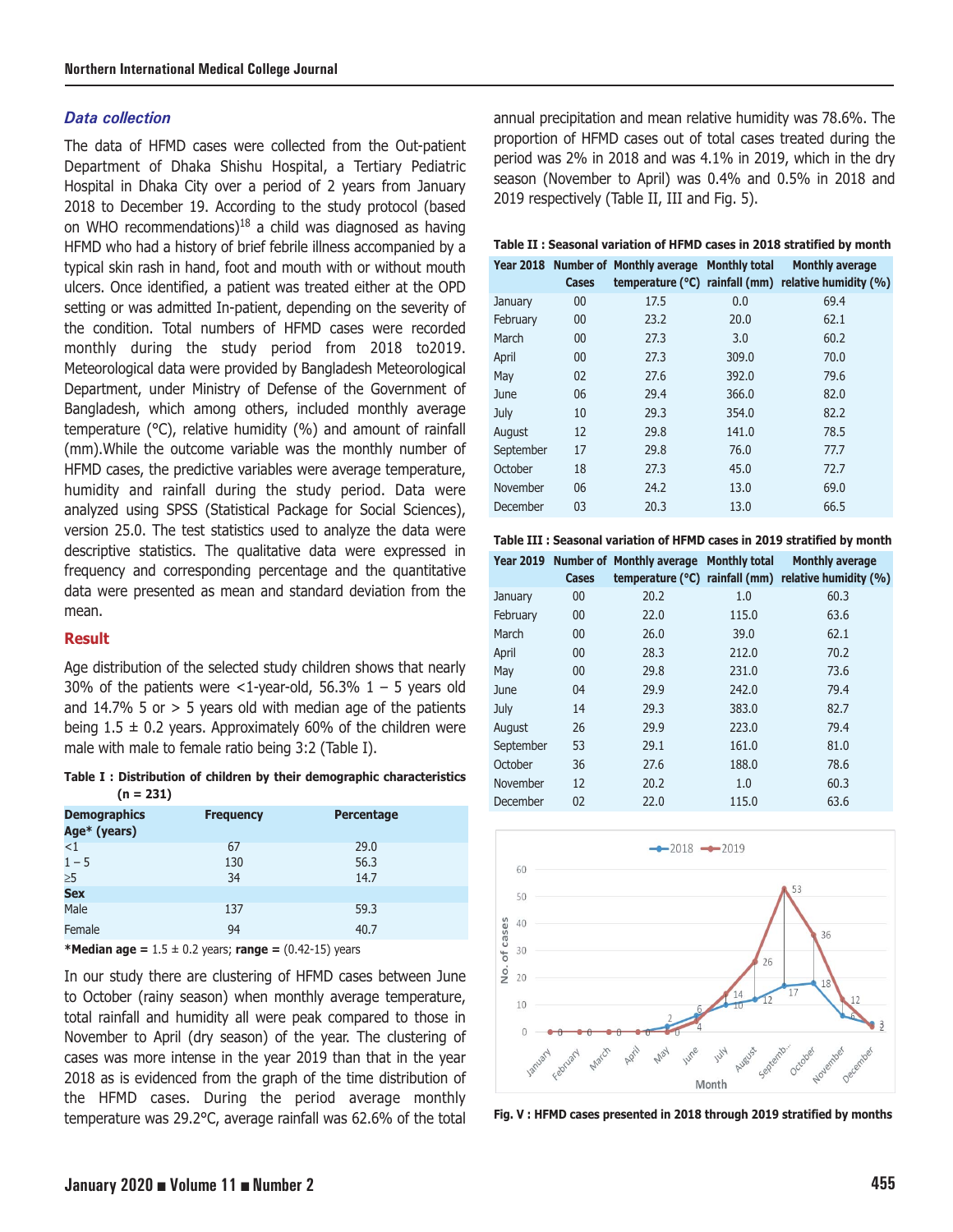| Year | <b>(Total HFMD cases</b><br>in rainv<br>season)/(Total no.<br>of cases in rainy<br>season) | <b>Proportion of</b><br><b>HFMD morbidity</b><br>out of total<br>morbidity in rainy<br>season | (Total HFMD cases<br>in drv<br>season)/(Total no.<br>of cases in dry<br>season) | <b>Proportion of</b><br><b>HFMD morbidity</b><br>out of total<br>morbidity in dry<br>season | <b>Monthly</b><br>average temp.<br>$(C)$ in<br>rainy/dry<br>season | <b>Monthly total</b><br>rainfall (mm)<br>in rainy/dry<br>season | average<br>relative<br>humidity $(% )$<br>in rainy/dry<br>season |
|------|--------------------------------------------------------------------------------------------|-----------------------------------------------------------------------------------------------|---------------------------------------------------------------------------------|---------------------------------------------------------------------------------------------|--------------------------------------------------------------------|-----------------------------------------------------------------|------------------------------------------------------------------|
| 2018 | 65/2852                                                                                    | 2.2%                                                                                          | 9/2006                                                                          | $0.4\%$                                                                                     | 28.9/23.3                                                          | 229/59.6                                                        | 78,8/66,2                                                        |
| 2019 | 133/3218                                                                                   | 4.1%                                                                                          | 14/2694                                                                         | 0.5%                                                                                        | 29.2/23.1                                                          | 238/80.5                                                        | 79.1/63.3                                                        |

**Table IV. Proportional HFMD morbidity out of total morbidity in rain and dry seasons**

### **Discussion**

The present study is, by far, the first study examining the relationship between climatic variables and HFMD occurrence in Bangladesh. In this study majority (85.3%) of children was <5 years old with a male predominance (60%) which is quite consistent with the findings of a large-scale South Korean study (which incorporated 7 years data from 2011 to 2017), where HFMD primarily occurred in children younger than 4 years of age with greatest proportion of cases being found at ages 1 (39.2%) and 2 (25.7%).<sup>19</sup>

Our study demonstrated a seasonal pattern of HFMD occurrence with a higher number of cases occurring in the monsoon season and a few cases in dry season. A recent study conducted in Viet Nam showed that the number of HFMD cases increased during the rainy season and the number is determined by meteorological variables.20

An increased risk of HFMD was associated with higher average temperature (risk ratio and 95% confidence interval: 1.06; 1.03–1.08 per 1 °C increase), higher rainfall (1.19; 1.14–1.24 per 200 mm increase) and longer sunshine duration (1.14; 1.07–1.22 per 60 hours increase), while the risk of HFMD was inversely associated with wind speed (0.77; 0.73–0.81 per 1 m/s increase).20 A previous study in Viet Nam also reported consistent result.<sup>21</sup> However, the transmission rate of HFMD in three provinces of China explains the complex transmission dynamics. Meteorological factors cannot solely explain the seasonality in HFMD transmission in mainland China; the Chinese Spring Festival period, population flux and (or) school terms explain most of the transmission rate seasonality of HFMD and they act as driving forces for HFMD transmission rate seasonality in different time periods of the year.<sup>22</sup> The Chinese Spring Festival period dominantly caused the dramatic increase of the HFMD transmission rate during February due to population flux and seasonal contact rate in population.<sup>23</sup> Some other studies in China also did not support the association between rainfall and HFMD.<sup>23,24</sup> However, the South Korean study clearly showed that incidence of HFMD tended to increase from May, peak between July and September and increase rapidly in 1- to 2-year cycles.<sup>19</sup>

HFMD has seasonality. In temperate regions, the number of patients who are infected with enteroviruses rises in summer.<sup>25,26</sup> In subtropical and tropical regions, enteroviruses circulate throughout the year and elevate during the rainy season. Pham and associates<sup>20</sup> found each 200 mm increase in rainfall to be associated with a 19% increased risk of HFMD onset. A possible explanation is that high rainfall makes soil moist, which may facilitate viral persistence and spreading.<sup>27,28</sup> Although, exact reasons for the relationship between climatic variables and HFMD are limited, meteorological factors like warm and moist weather could affect occurrences of infectious disease via survival and transmission of pathogens in the environment. Besides, population activities and behavior changes in different seasons may cause children vulnerable to acquire the infection.29,30

High temperatures could increase the growth of enteroviruses and also interfere with its inactivation. $29,31$  In agreement with some previous studies that humidity is associated with HFMD,<sup>23,26,32,33</sup> the current study also observed an increasing trend of HFMD cases in the monsoon season when average relative humidity remains at its highest (79%).

## **Conclusion**

The study concluded that majority of the HFMD cases occur under five years of age and boys are more prone to acquire the infection than the girls. A seasonal pattern of HFMD occurrence is evident with a higher number of cases occurring in the monsoon season and a few cases in dry season.Clustering of HFMD cases occur between June to October when monthly average temperature, total rainfall and humidity all are at their peak compared to those in the dry season of the year. A largescale, multicenter study, with inclusion of other meteorological variables and human behavioral factors, is recommended to study seasonality and transmission dynamics of HFMD in Bangladesh.